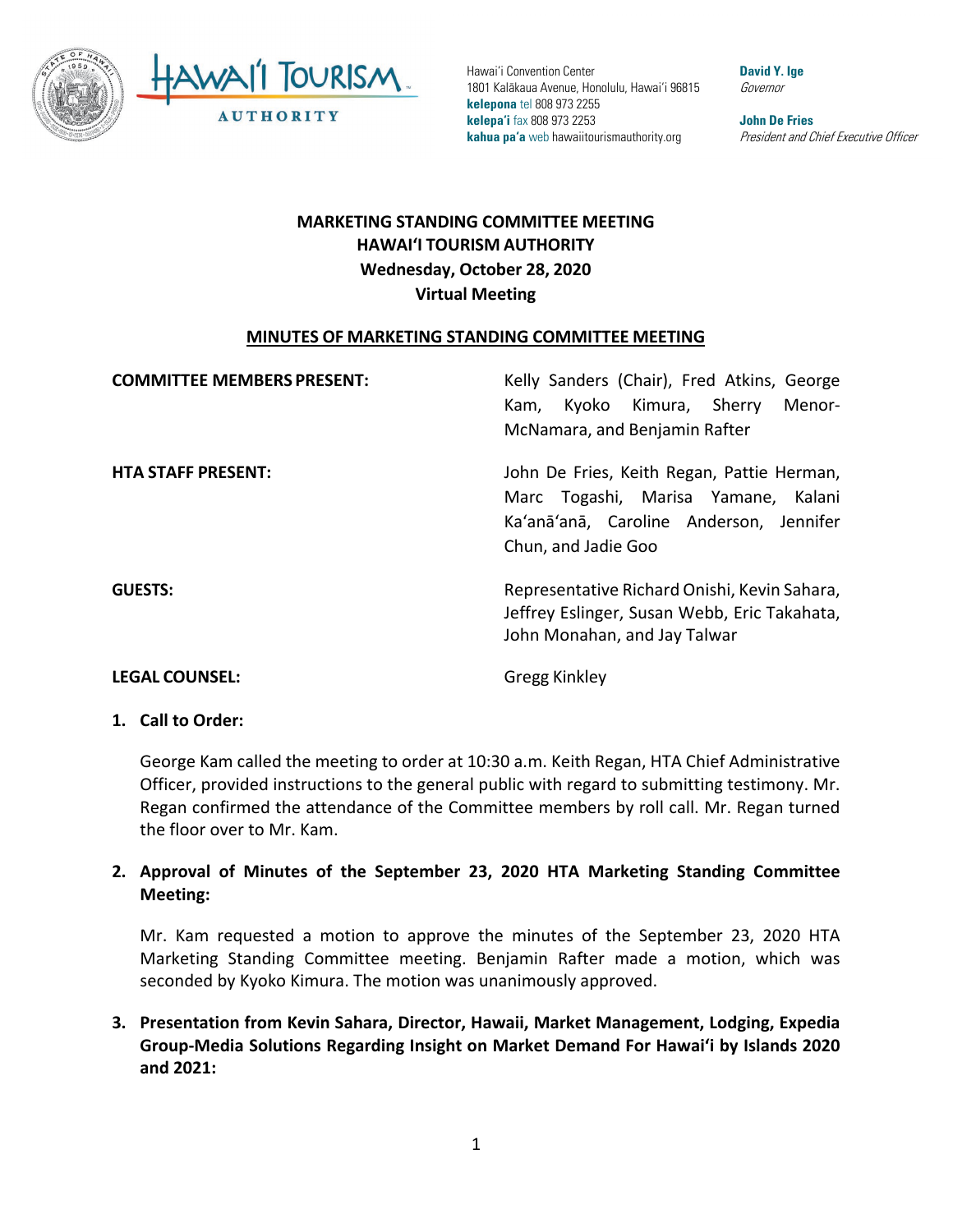



**David Y. Ige** Governor

**John De Fries** President and Chief Executive Officer

Mr. Kam recognized Kevin Sahara of Expedia Group to present on market demand for Hawai'i in 2020 and 2021. Mr. Sahara reported that 2020 had a strong start for the industry, but has been a roller coast since March due to COVID-19. He said Expedia has a number of global initiatives industry-wide to help destinations rebound and restore the industry. He noted that Expedia highlights and has a search filter for flexible airfares. Mr. Sahara added that 70% of the hotel rates on Expedia are refundable in an effort to restore customer confidence. He said that at the hotel level, Expedia is highlighting safety measures such as contactless check-in and check-out, hand sanitizer in rooms, enhanced cleaning, social distancing, etc. He noted that this information is compiled in Expedia Partner Central, which is developing health and hygiene checklists for hotel properties and is constantly updated.

Mr. Sahara reported that Expedia has committed \$250 million for partner recovery efforts, which include investing commissions back into their partners, reducing commissions over a three month period, and amending payment terms to optimize cash flow for hotel properties. He noted that key events in Hawai'i negatively affected demand such as the July 14th extension of the 14-day quarantine to September 1st and the August 19th pre-test program delay to October 1st. He added that cancelations have stabilized and become much less volatile with the October 15th reopening date.

Mr. Sahara discussed a study of the value of the online travel agency (OTA). He said twothirds of Americans surveyed believe things will return to normal in 2021. He noted that there is an increase in demand for alternative accommodations with respondents citing less exposure to the virus and lower population centers. Mr. Sahara said another rising trend is flexcation, which is an extended leisure and business vacation favored by generation X and older millennial travelers with families that are able to work remotely. He noted that OTAs capture one of every five domestic hotel bookings and one of every three international hotel bookings and are playing a more important role in overall hotel bookings. Mr. Sahara added that 61% of travelers plan or research at least one aspect of their trip through an OTA that help travelers navigate the marketplace. He said millennials and generation X travelers are the groups most likely to travel over the next three months. He noted that OTA travelers spend 16% more than direct bookers. He added that OTA travelers spend more time in cities and generate more economic stimulus for the destination. He said more travelers are relying on OTAs to assist with booking decisions because of the ability to compare properties and locations.

Mr. Sahara reported that interest in domestic travel is increasing with pre-test options and with restrictions remaining on international travel. He noted that there is a 100% increase in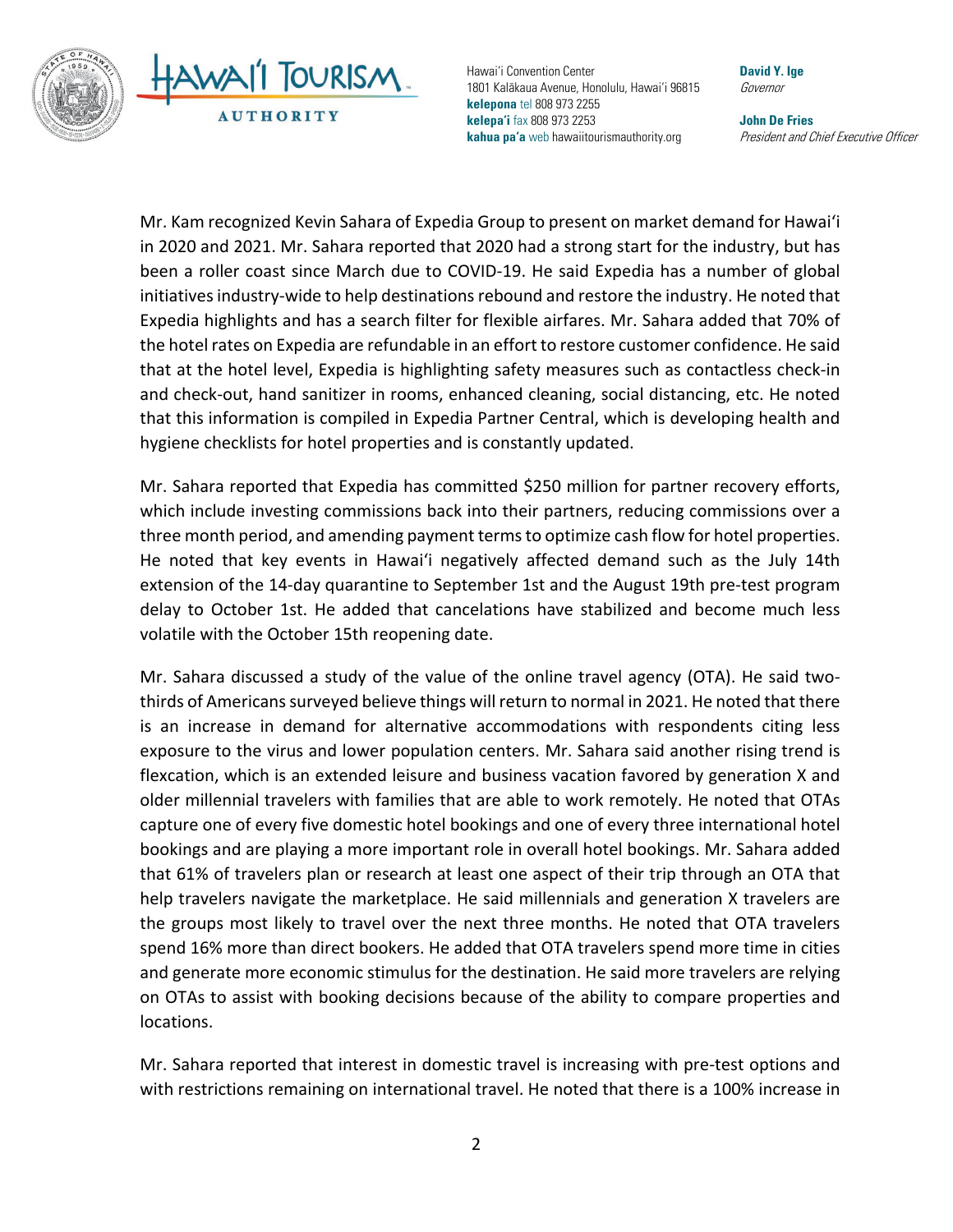

**David Y. Ige** Governor

**John De Fries** President and Chief Executive Officer

domestic interest in Waikīkī Beach. He said the velocity of demand will depend on variables like restrictions, opening safely, and vaccines.

Mr. Sahara said Expedia is creating a \$25 million advertising fund, which, when combined with media solution data and product tool kits, will help Hawai'i reengage with travelers. He noted that Expedia is launching the Hawai'i campaign in November, will feature health and safety information for the state, and educate travelers as to what they can expect by island.

Mr. Rafter asked how Hawai'i compares to other long-haul leisure markets in terms of volume recovery. Mr. Sahara responded that it has been more positive lately, and it is accelerating much faster than other destinations.

Fred Atkins asked Mr. Sahara if he has data on how the recovery is tracking against Cabo San Lucas or Mexico. Mr. Sahara responded that he does not have that data on hand, but will follow up with the Committee. Mr. Atkins asked how the current conversion of searching to booking compares to 2019. Mr. Sahara responded that he does not have that data on hand, but will follow up with the Committee.

Pattie Herman, HTA Vice President of Marketing & Product Development, noted that wholesalers are seeing strong traveler interest in Maui and asked Mr. Sahara if he knows why that trend is happening. Mr. Sahara responded that he cannot speak to wholesaler trends, but noted the large increase in domestic interest compared to 2019 for a number of Hawai'i destinations.

Mr. Kam invited the public to provide testimony, and there was none.

## **4. Presentation by Jennifer Chun, HTA Director of Tourism Research Regarding (a) Travel Agents Booking Pace November, December 2020 and 2021, (b) Countries with the US being on the "Do Not Travel List" & "14-day Quarantine":**

Mr. Kam recognized Jennifer Chun, HTA Director of Tourism Research, to present on booking pace and countries with "Do Not Travel Lists" & "14-day Quarantines". Ms. Chun reported that HTA's daily briefings include data from Global Travel Agency Pro. She said booking pace for Japan is still significantly behind 2019, but there is a jump in December with the announcement of the Japan pre-test program. She noted that as testing partners are named, the booking pace will likely increase even more.

Ms. Chun reported that Canadian travelers are still booking travel to Hawai'i in 2020 and 2021, but there is very little activity because of uncertainty with restrictions on Canadian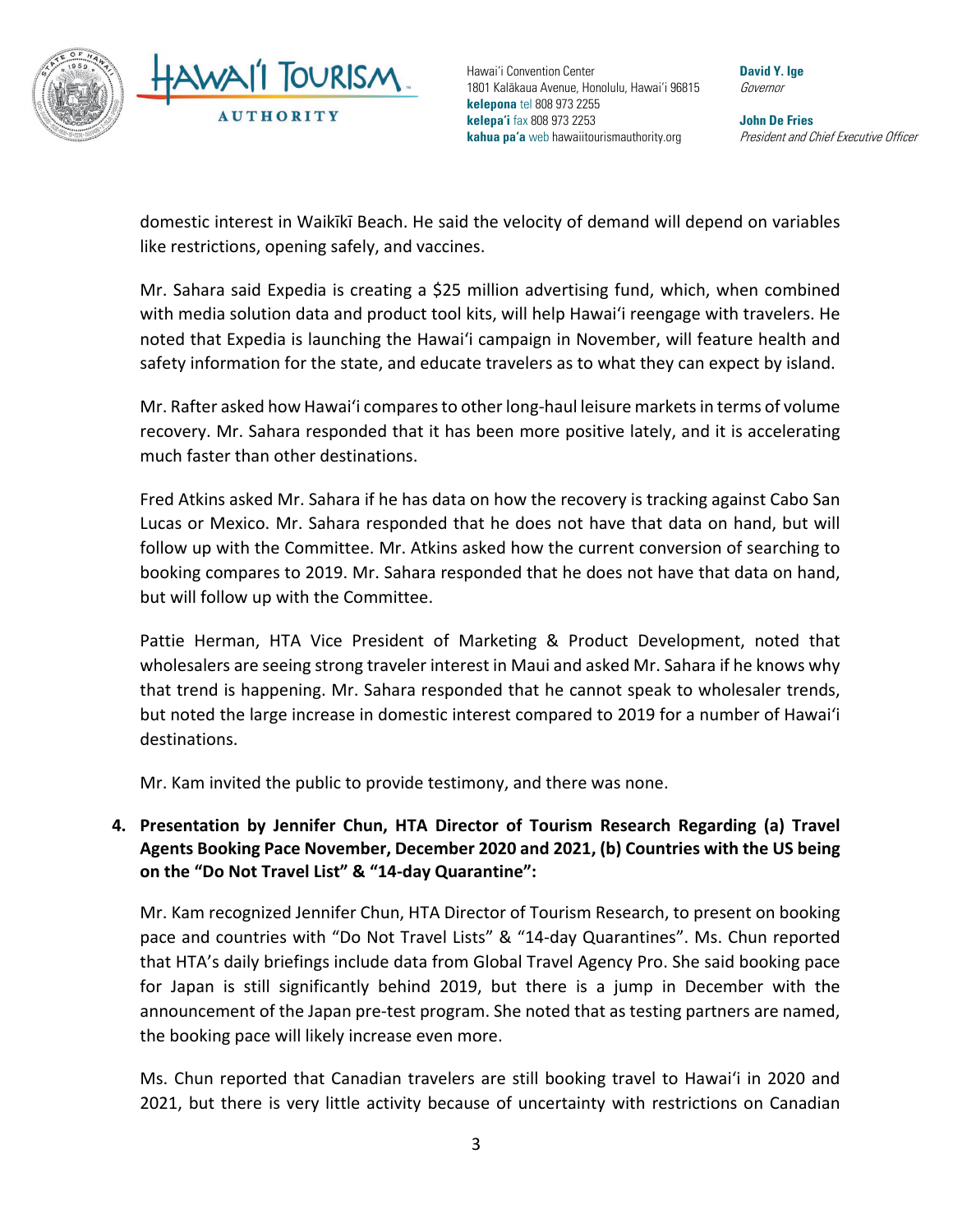

**David Y. Ige** Governor

**John De Fries** President and Chief Executive Officer

travel. She reported that the Australian borders remain closed, but there is still some level of activity. She noted that this data only tracks bookings through travel agencies. Ms. Chun explained the data tracked island-by-island through the third quarter of 2021. She added that the scale of domestic travel is very different from the other international markets, and most of the booking activity is from the domestic market.

Mr. Rafter said that he appreciates seeing the pace data and that, moving forward, pace data will be more important than consumption data. Ms. Chun responded that HTA is planning to start publishing this data on a weekly basis on the HTA website.

Mr. Kam invited the public to provide testimony, and there was a question. Sun Wong asked what types of companies are included in travel agencies and what percentage of overall bookings does that represent. Ms. Chun responded that travel agencies include all independent travel agencies, online travel agencies, and wholesale travel agencies. She noted that Global Travel Agency Pro does not have data for direct bookings so she cannot determine that exact percentage.

Ms. Chun then discussed countries with "Do Not Travel Lists" & "14-day Quarantines." She reported that Japanese visitors can travel to Hawai'i, but require a 14-day quarantine upon returning to Japan. Canadian visitors cannot travel to Hawai'i for leisure, and all Canadians require a 14-day quarantine and COVID-19 test upon return to Canada. Australia's borders remain closed without an exemption. New Zealanders are advised not to travel overseas and require a negative COVID-19 test and 14-day quarantine upon their return to New Zealand. Chinese visitors cannot travel to Hawai'i, and all Chinese travelers require a negative COVID-19 test within 72 hours of their return and a 14-day quarantine. Koreans can travel to Hawai'i, but require a COVID-19 test upon their return and a 14-day quarantine. Taiwanese visitors can travel to Hawai'i, but require a 14-day quarantine upon their return to Taiwan. German visitors can travel to Hawai'i, and require a negative COVID-19 test within 48 hours of their return to Germany and a 14-day quarantine. Visitors from the United Kingdom (UK) can travel to Hawai'i, and beginning December 1st, only require a seven day quarantine upon their return to the UK.

Ms. Kimura noted that Japan is like Korea with a COVID-19 test required on arrival.

Mr. Kam invited the public to provide testimony, and there was none.

**5. Presentation by Jeffrey Eslinger, HVCB Senior Director of Market Insights, Regarding Airlines Booking Pace for November, December 2020 and into 2021 (a) What does load**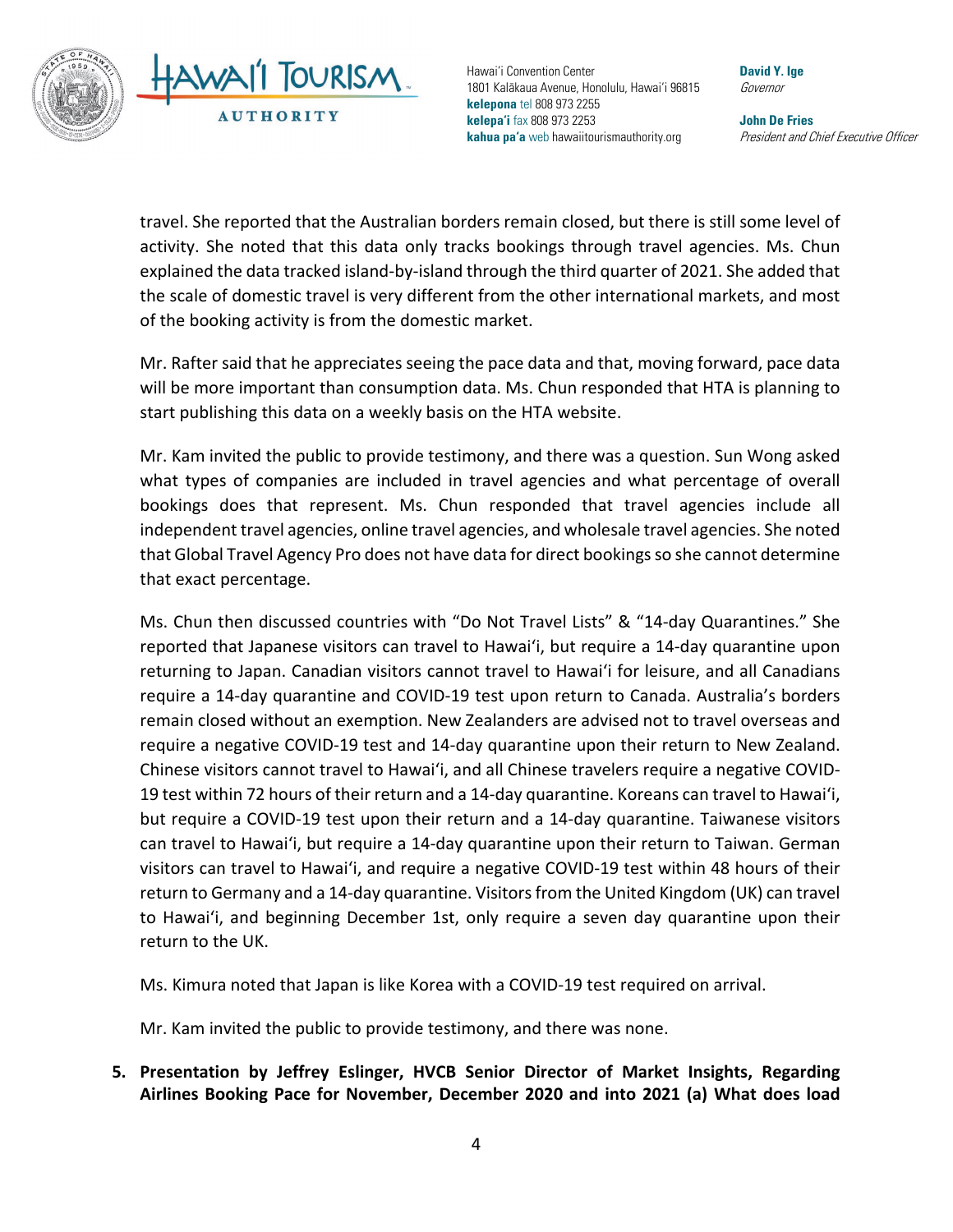

**David Y. Ige** Governor

**John De Fries** President and Chief Executive Officer

## **factor with COVID-19 safety protocol look like (b) Which Airlines Have Their Own Hawai'i Approved Testing Program:**

Mr. Kam recognized Jeffrey Eslinger of HVCB to present on airline load factors and safety protocol. Mr. Eslinger reported that Alaska Airlines, American Airlines, Hawaiian Airlines, Southwest Airlines, and United Airlines are approved travel partners with their own testing programs.

Mr. Eslinger then discussed mask and social distancing policies on the major airline carriers. On Alaska Airlines, all crew members and passengers ages 2 years and above must wear masks. He noted that there is 65% load capacity with blocked middle seats though exceptions can be made for families traveling together. On American Airlines, all crew members and passengers ages 2 years and above must wear masks, and any travelers not wearing a mask will be denied entry on the flight. Mr. Eslinger noted that American Airlines is not limiting load capacity, but travelers can move to a different flight with a lower load factor at no additional charge. On Delta Airlines, all passengers and crew members must wear masks and will provide masks if necessary. He noted that Delta Airlines has the most generous seat blocking arrangements in the industry. On Hawaiian Airlines, all passengers and crew members must wear masks. He noted that load capacity is capped at 70%. On Southwest Airlines, all passengers and crew members must wear masks, and masks are available if a traveler requires one. Mr. Eslinger noted that middle seats are blocked, but passengers traveling together can sit together. On United Airlines, all passengers and crew members must wear masks. Passengers may be suspended from future flightsif they remove their mask in-flight. He noted that United Airlines has no load capacities. However, if more than 70% of seats on a flight are booked, passengers can move to another flight at no additional charge.

Sherry Menor-McNamara asked if the airlines are making announcements and providing information to passengers specific to each county. Mr. Eslinger responded that Jay Talwar will be better able to answer that question.

Ms. Kimura asked if Hawaiian Airlines and United Airlines can provide the same testing program in Japan. Mr. Eslinger responded that Eric Takahata will be able to provide that information.

Mr. Kam invited the public to provide testimony, and there was a question. Yvonne McDowell asked if HVCB's airline partners provide the net number of airline tickets purchased. Mr. Eslinger responded that HVCB does not have that specific information.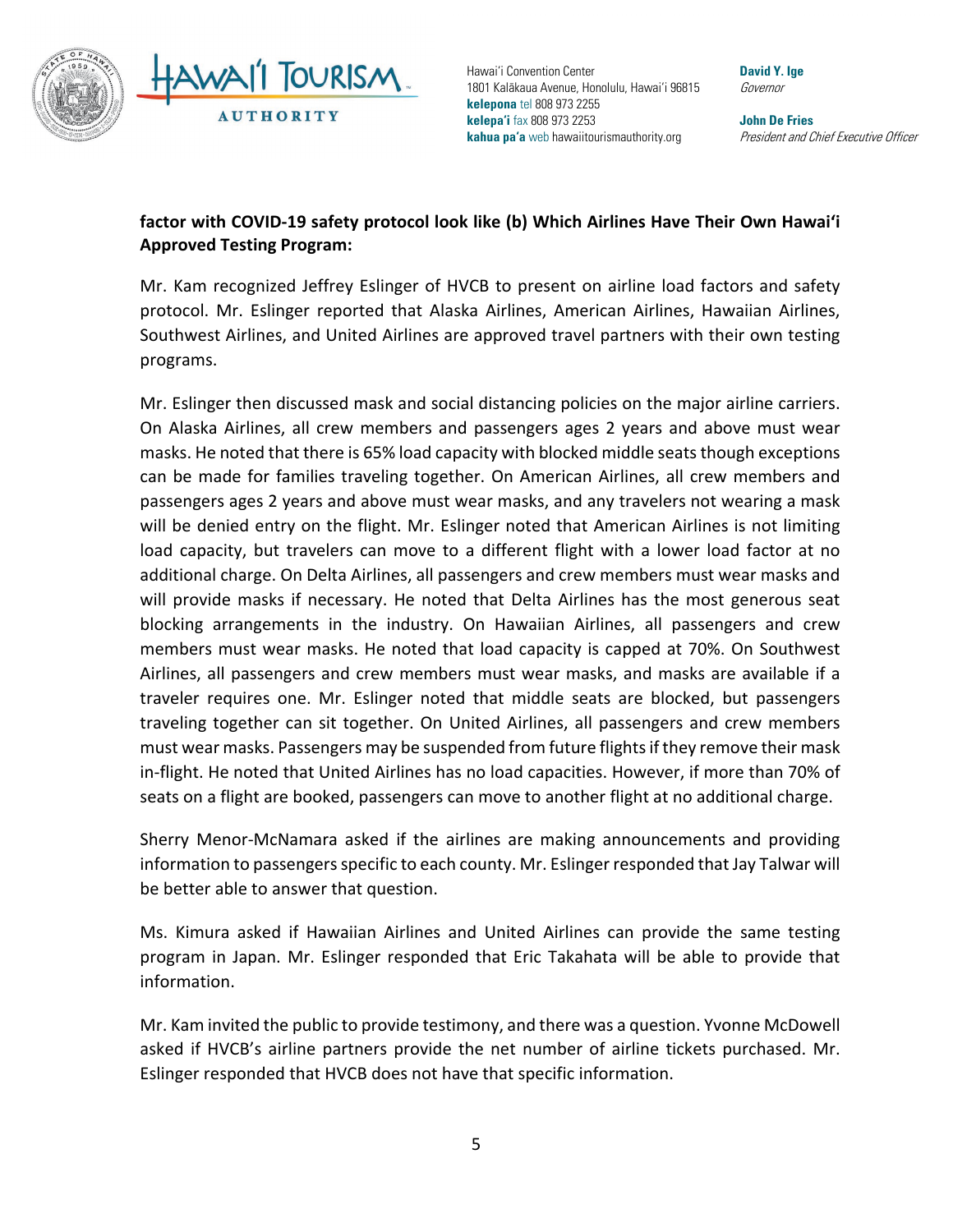

**David Y. Ige** Governor

**John De Fries** President and Chief Executive Officer

#### **6. Update Regarding Hawai'i Tourism Oceania Border Closing:**

Mr. Kam recognized Ms. Herman to provide an update regarding Hawai'i Tourism Oceania. Ms. Herman reported that flights are not scheduled until June 2021. She noted that Hawaiian Airlines has a flight to Australia scheduled for mid-February, but it is a holding flight and may be pushed back depending on the government. She explained that there is a mutual understanding that there would currently be no marketing for Oceania to save money. Meanwhile, Ms. Herman said they have been in meetings with the Department of Health (DOH) and the Attorneys' General Office (AGO), and their respective counterparts in other countries. She reported that there have been multiple meetings with the Korean government that have gone well, and the Korean government has identified the nucleic acid (NAT) tests required for the Hawai'i pre-test program. She said the Taiwanese government is crosschecking with hospitals and working with targeted pharmacy chains that specifically offer NAT tests. Ms. Herman said they had a good meeting with the Canadian government and identified that clinics and pharmacies provide COVID-19 tests like in the U.S. She noted that there are still no direct flights from these countries, but Hawai'i will be ready and will be contracted with clinics, hospitals, or pharmacies as the case may be. She added that travelers are currently able to fly to Hawai'i through a U.S. Mainland connecting flight.

Mr. Kam invited the public to provide testimony, and there was none.

### **7. Presentation by Jadie Goo, HTA Director of Marketing, Regarding COVID-19 Travel Insurance Updates and Who Offers This Insurance**:

Mr. Kam recognized Jadie Goo, HTA Director of Marketing, to present on COVID-19 traveler insurance offered by different international markets. Ms. Goo reported that there is a wide range of offerings in the U.S. For example, Pleasant Holidays offers trip cancelation coverage for COVID-19. In Canada, three companies offer insurance plans that cover COVID-19 related illnesses outside of Canada, and WestJet offers COVID-19 coverage for all U.S. flights. She said all Japanese travelers are encouraged to purchase oversea travel insurance, which covers polymerase chain reaction (PCR) tests and hospitalizations. Ms. Goo noted that Korea is similar to Japan, and oversea travel insurance with medical overage can be purchased for \$50 to \$70 U.S. dollars. She said Chinese airline carriers do not provide COVID-19 traveler insurance because business is back to normal in China, but individual travelers can purchase insurance through international plans. Ms. Goo added that like China, Taiwanese airlines do not offer insurance coverage, but that Taiwanese travelers can purchase insurance through international plans.

Mr. Kam invited the public to provide testimony, and there was none.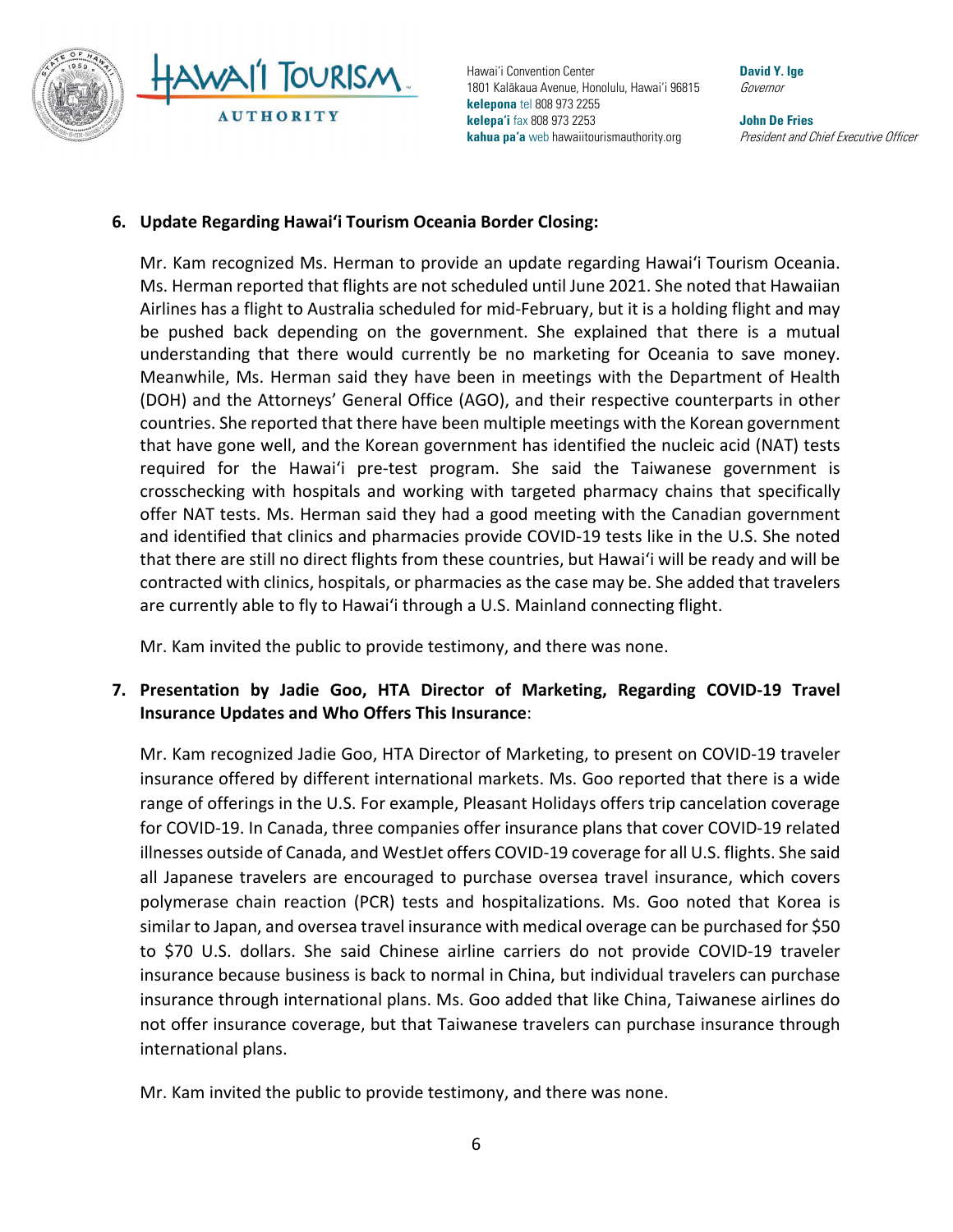

**David Y. Ige** Governor

**John De Fries** President and Chief Executive Officer

**8. Presentation by Hawai'i Tourism Canada's Susan Webb, Country Director, Regarding Earliest Flight Scheduled, what in Country Initiatives are Taking Place to Bring the Borders Down to Travel to the US and the 14-day Quarantine Once the They Return Home. What Pre-Testing Looks Like for Canadians Coming Into Hawai'i and an Overview of Branding Hawai'i Now. What Messaging are being Used to Communicate to the Travel Agents and What the Present Booking Pace Look Like:**

Mr. Kam recognized Susan Webb of Hawai'i Tourism Canada to provide an update for the Canadian market. Ms. Webb reported that major markets like British Columbia are keeping their infection numbers low. She noted that there was a surge in the last few weeks due to Canadian Thanksgiving. She said that going forward, it is important for DOH and AGO to approve a pre-test program for Canada. Ms. Webb explained that testing in Canadian labs, clinics, and hospitals is on par with what is needed for Hawai'i approval. She noted that the Canadian national and provincial governments are involved with approving all testing. Ms. Webb said there are meetings with DOH and AGO and the counsel general's office in San Francisco to discuss the next steps moving forward. She noted that Air Canada and WestJet are excited to have flights returning to Hawai'i. She added that the airline carriers are identifying the labs they would like approved with AGO.

Ms. Webb reported that Air Canada is resuming flights to Hawai'i on December 1st and is working with Cleveland Clinic for its safety protocol. She noted that Air Canada is hoping to have COVID-19 free flights with pre-departure rapid testing. She added that Air Canada offers complimentary insurance for COVID-19 related illnesses.

Ms. Webb reported that WestJet currently flies to three U.S. cities and intends to return to Hawai'i in December. She noted that WestJet is working with the University of British Columbia on pre-flight testing.

Mr. Kam invited the public to provide testimony, and there was none.

**9. Presentation by Hawai'i Tourism Japan's Eric Takahata, Managing Director, on What Booking Pace Looks Like from Our Wholesale Partners (a) When will the 14-day Quarantine Be Lifted for US Travelers Into Japan, (b) What Does the Airline Schedule Into Hawai'i Look Like:**

Mr. Kam recognized Eric Takahata of HTJ to provide an update for the Japan market. Mr. Takahata reported that the state is in constant discussion with the Japanese government and is working on removing the 14-day quarantine for Japanese travelers returning to Japan. He noted that a recent survey showed that 45.4% of respondents said that Hawai'i is the first international destination they would travel to. He added that compared to 2019, traveler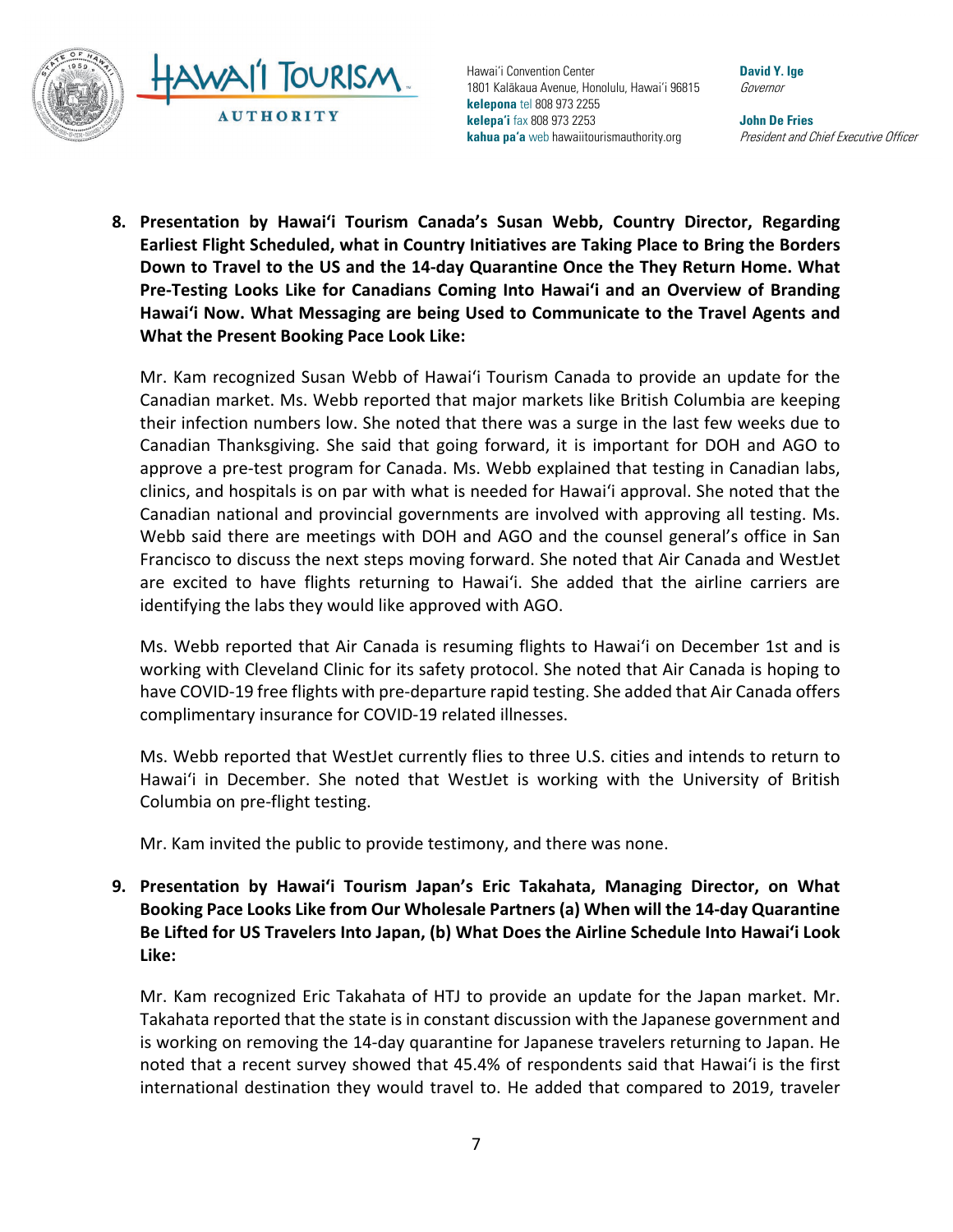

**David Y. Ige** Governor

**John De Fries** President and Chief Executive Officer

volume is down 82% in 2020 and forecasted to be down 60% in 2021. Mr. Takahata said the Honolulu Marathon has been canceled, and Hawai'i will not see a large influx of Japanese travelers in November and December.

Mr. Takahata reported that for the remainder of 2020, there are four flights with ANA, nine flights with Hawaiian Airlines, and ten flights with JAL. He noted that the airline pre-test program has been approved with twenty-one trusted testing partners. He added that the negative test result forms have been standardized.

Mr. Takahata said the Japanese market will understand and comply with the mask wearing mandate. He added that the mālama messaging has been released in Japan.

Ms. Kimura asked if the airlines can provide testing pre-departure. Mr. Takahata responded that they have started to look for trusted testing partners to contract with, which needs to be vetted with DOH.

Mr. Kam invited the public to provide testimony, and there was a question. Daryl Huff asked if airlines would be willing to help passengers by putting them on later flights if their test results are delayed. Mr. Takahata responded that he has not received airline policies for that.

**10. Presentation by Hawai'i Visitors & Convention Bureau's John Monahan, President and CEO and Jay Talwar, Senior Vice President and Chief Marketing Officer Regarding the Domestic Travelers Concerns and Questions, along with an Update on Their Activities (a) Concerns on 72 Hours Turnaround Time on Pre-COVID Testing, (b) Partners and Customers Want to Know What to Expect Before They Arrive, (c) What are Our Hotel Safety Standards, What is in Place? (d) Are the Beaches Open, What are the Rules? (e) Are Restaurant Open, (f) Are Hotels Pool Open and Do We Have to Wear a Mask (g) What Attractions are Open, What Can I Do and See, (h) Promotion Overview (i) Partners, (j) Messaging Update, (k) Media Update, (l) Earned Media Update:**

Mr. Kam recognized John Monahan and Jay Talwar of HVCB to present on COVID-19 information resources and a marketing plan update. Mr. Monahan reported that general questions can be directed to the DOH website, www.hawaiicovid19.com, which includes the most up-to-date information coming from the people making the decisions. He said HVCB is working closely with DOH, restaurants, hotels, and activity industries to provide up-to-date information on HVCB's website, www.gohawaii.com.

Mr. Talwar discussed how this information is being shared with visitors. He reported that their airline partners have shared this information on websites, blog posts, social media, and email communicationsto travelers. Mr. Talwar noted that the safety protocol video is running at all airports. He added that hotels share thisinformation in-room, throughout the property,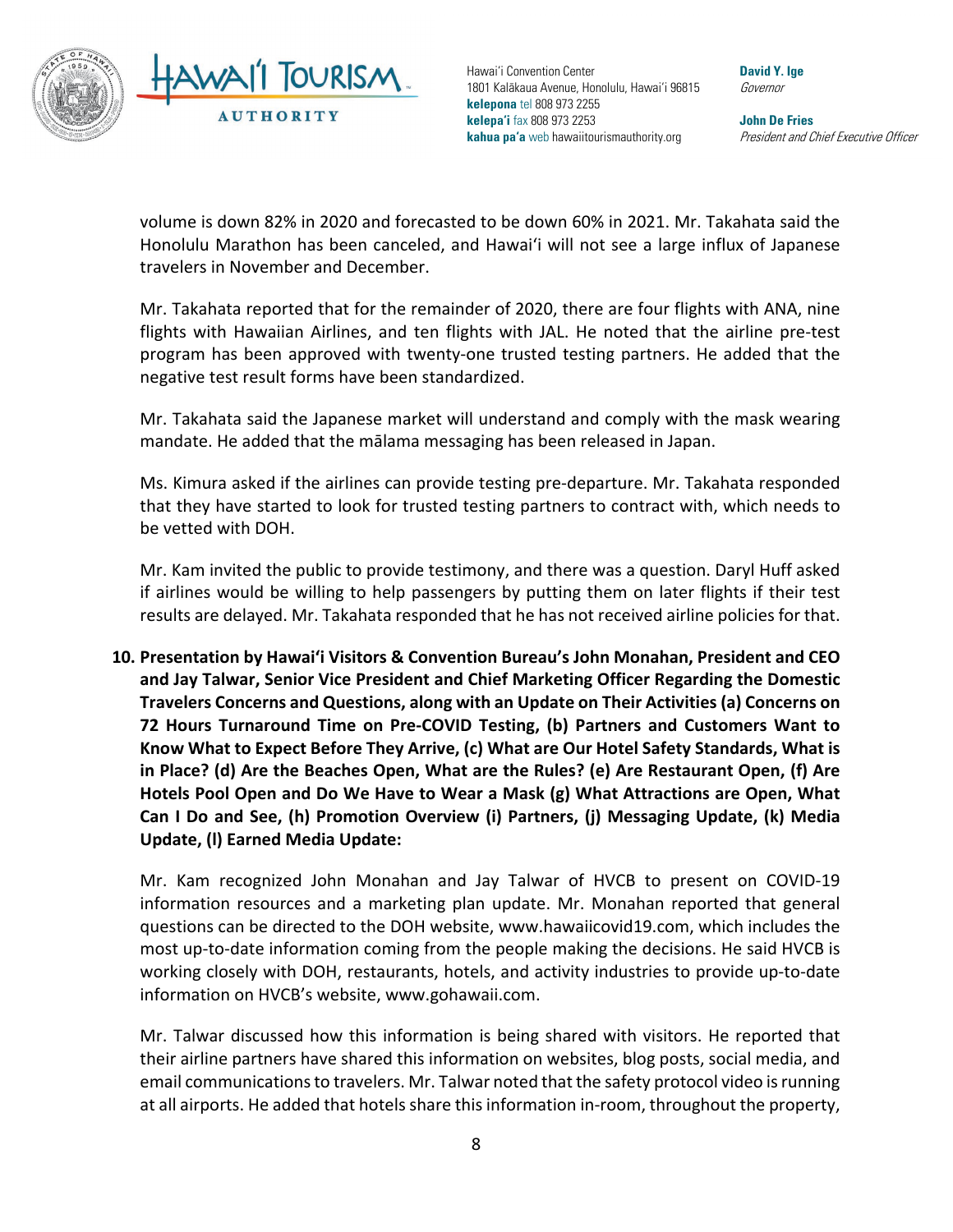

**David Y. Ige** Governor

**John De Fries** President and Chief Executive Officer

and in email confirmations. He said there has been news coverage on Good Morning America, local news, and Nā Leo TV. Mr. Talwar noted that the safety protocol video is being shared on social media and YouTube and with HVCB's members and travel partners.

Mr. Talwar then reported that the Mālama Hawai'i Program landing page is launching on November 2nd with links to partners and participants, and the social media and public relations campaign will deploy on November 9th.

Mr. Atkins asked if there have been discussions about mandate exceptions for smaller attractions so that they can operate for a profit. Mr. Monahan responded that he does not have any information on that. He added that everyone is trying to determine what the magic number is and how the regulations allow for maximization based on volume.

Ms. Menor-McNamara asked if county-specific guidelines are communicated to visitors. Mr. Monahan responded that HVCB compiles the major guidelines, but not the county-specific nuances. Ms. Menor-McNamara said the Chamber of Commerce has developed a one or two page sheet for each county and offered to provide it to HVCB.

Ms. Kimura said travelers are still having issues with pre-testing and cannot get their results before their trip. Mr. Monahan responded that they are dealing with it every day in HVCB's call centers. He noted that the state is working through these issues and trying to improve the process.

Representative Richard Onishi asked Mr. Talwar to explain the disconnect between the communication of HVCB's airline and hotel partners and the lack of mask usage. Mr. Talwar responded that they are working with the hotel association and police department so that everyone is clear that these rules are in place and need to be enforced.

Mr. Kam invited the public to provide testimony, and there was a question. Elizabeth Churchill asked how HVCB is handling negative press such as the ABC story by Kaylee Hartung titled "Testing problems & limitations ruining trips to Hawaii for some?" Mr. Monahan responded that the traveler did not use an approved pre-testing partner. He noted that the reporter had a good experience and provided a good perspective and balanced story. He added that it was unfortunate that the traveler could not come to Hawai'i for not following procedures.

#### **11. Adjournment:**

The meeting adjourned at 12:39 p.m.

Respectfully submitted,